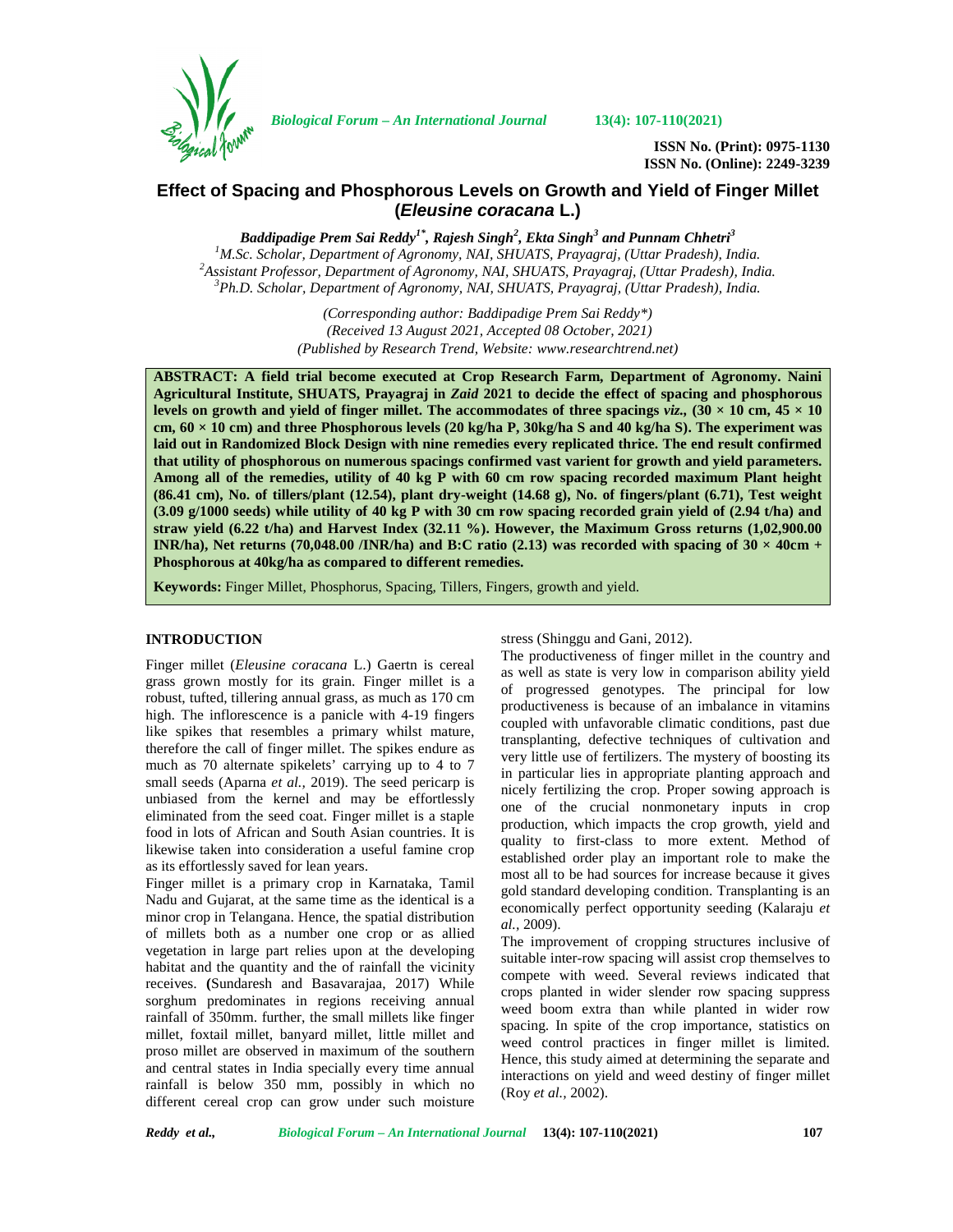### **MATERIALS AND METHODS**

The experiment was carried out during Zaid season of 2021 at the CRF (Crop Research Farm) SHUATS, Department of Agronomy, Naini Agricultural Institute, Sam Higginbottom University of Agricultural, Technology and Sciences, Prayagraj, Uttar Pradesh. The crop Research Farm is located at 25°24′41.27″N latitude, 81°50′56″E longitude and at an altitude of 98m above suggested sea level.

This location is located at the proper aspect of the river Yamuna and through country aspect prayagraj City. All the centers required for crop cultivation had been available. Treatment comprised  $T_1$  30cm + 20 kg/ha Phosphorous,  $T_2$  30 cm + 30 kg/ha phosphorous,  $T_3$  $30cm + 40$  kg/ha Phosphorus,  $T_4$  45 cm + 20 kg/ha Phosphorous, T<sub>5</sub> 45 cm + 30 kg/ha Phosphorous, T<sub>6</sub>  $45cm + 40$  kg/ha phosphorous,  $T_7$  60 cm + 20 kg/ha Phosphorous,  $T_8$  60cm + 30kg/ha Phosphorous,  $T_9$  60  $cm + 40$  kg/ha Phosphorous of These were replicated thrice on Randomized Block Design recommended dose of fertilizers was applied at the sowing time in Urea, SSP, MOP form.

**Statistical analysis.** Test information accumulated turned into subjected to statical evaluation via way of means of adopting fishers' approach of evaluation variance (ANOVA) as described by Gomez and Gomez, (2010). Critical Difference (CD) values have been calculated the 'F' test significant at 5% level.

### **Plant sampling**

**Growth attributes.** Plant height was recorded at 20, healthy 40, 60, 80 and at harvest stage five plants were selected randomly from every single plot which was tagged for observation the height was measured in cm. Number of leaves per plant were counted on the five tagged plants in each plot at 20, 40, 60, 80 and at harvest stages and the mean was determined for each treatment for all growth stages. Dry weight according to plant became recorded with roots at an interval of 20, 40, 60, 80, and at harvest stages by uprooting 5 plants randomly from each plot. These plants were first air dried then wrapped with paper and stored in oven drying at 70°C for 24 to 48 hours. The dry weight of sample was recorded, common and expressed as g/plant.

**Yield attributes.** Number of ears/hills was recorded from five tagged hills in each plot at 90 DAS. Thereafter, the mean as calculated treatment-wise. Number of grains/ear grains from five ears were counted separately which were obtained randomly from the tagged hills and their average were recorded. Test weight one thousand grains were randomly counted from each ear obtained from each plot and weighted and recorded as test weight (g) at appropriate 14% moisture. Grain yield grains from harvest area  $(1.0 \text{ m}^2)$ were dried in sun, wiped clean and weighted one by one from every plot for calculating the grain yield in t/ha

## **RESULTS AND DISCUSSION**

**Effect of Spacing and Phosphorus levels on growth and yield of Finger millet (***Eleusine coracana* **L.) Plant height (cm).** At harvest, the very best plant

height was observed in the treatment 9 with spacing of

 $60x40$  cm+ phosphorous at 40 kg/ha  $(86.14$  cm) which was significantly higher over rest of the treatments expect treatment 5 with spacing of  $40 \times 30$ cm + Phosphorous at 30 kg/ha, Treatment 6 with spacing of 45x40 cm+ phosphorous 40kg/ha, treatment 7 with spacing of  $60 \times 20$  cm + Phosphorous at 20kg/ha and treatment 8 with spacing of  $60 \times 30$  cm + Phosphorous at 30 kg/ha which were statistically at par with spacing of  $60 \times 40$ cm + Phosphorous at 40 kg/ha.Increased plant height and wide variety of leaves is probably because of wider spacing with better fertilizer levels resulted in less competition between plants for solar radiation, space and increased supply of nutrients and efficient utilization helps in higher increase in comparison to UAS bunch` of practices.

**Number of tillers/plants.** At harvest, the highest No. of tillers per plant was observed in the treatment 9 with spacing of  $60 \times 40$  cm + Phosphorous at 40 kg/ha (12.54) which was significantly higher over rest of the treatments expect treatment 6 with spacing of  $45 \times$ 40cm+ phosphorous at 40 kg/ha and treatment 8 with spacing of  $60 \times 30$  cm + Phosphorous at 30 kg/ha which were statistically at par with spacing of  $60 \times 40$ cm + Phosphorous at 40 kg/ha.The higher number of tillers at wider spacing intercepted more of solar radiation, water and increased nutrient availability helped to produce significantly higher number of tillers. Again, less competition between plants due to wider space allowed the individual plants to develop massive root system. Better aeration at wider spacing resulted in plant growth with more tillers (Narasimhamurthy and Hedge, 1981).

**Dry weight.** At harvest, the highest Plant dry weight (g/plant) was observed in the treatment 9 with spacing of  $60 \times 40$  cm + Phosphorus at 40 kg/ha (14.68 g) which was significantly higher over rest of the treatments except treatment 5 with spacing of  $40 \times 30$ cm + Phosphorus at 30 kg/ha, treatment 6 with spacing of  $45 \times 40$  cm + Phosphorus at 40 kg/ha and treatment 8 with spacing of  $60 \times 30$  cm+ Phosphorus at 30 kg/ha which were statistically at par with spacing of  $60 \times 40$ cm + phosphorous at 40 kg/ha. There are reports that, P uptake increased with progressive increase in supply of  $P_2O_5$  to crops because of more availability of these nutrients and their by higher biomass production (Arulmozhi *et al.,* 2013).

#### **Effect of Spacing and Phosphorus levels on yield attributes and yield of Finger millet**

From the observations fingers/plant (6.71) was more and significant in treatment with treatment 9 with spacing of  $60 \times 40$  cm + Phosphorus at 40 kg/ ha which was significantly higher over other treatments except treatment 5 with spacing of  $40 \times 30$  cm + Phosphorous at 30 kg/ha and treatment 8 with spacing of  $60 \times 30$  cm + Phosphorus at 30 kg/ha which have been statistically at par with spacing of  $60 \times 40$  cm + Phosphorus at 40 kg/ha.

From the observations Test weight (g/1000 seeds) (1.99) was observed non-significant difference between treatment, were heights test weight  $(3.09 \text{ g}/1000 \text{ seeds})$ observed in treatment 9 with spacing  $60 \times 40$  cm +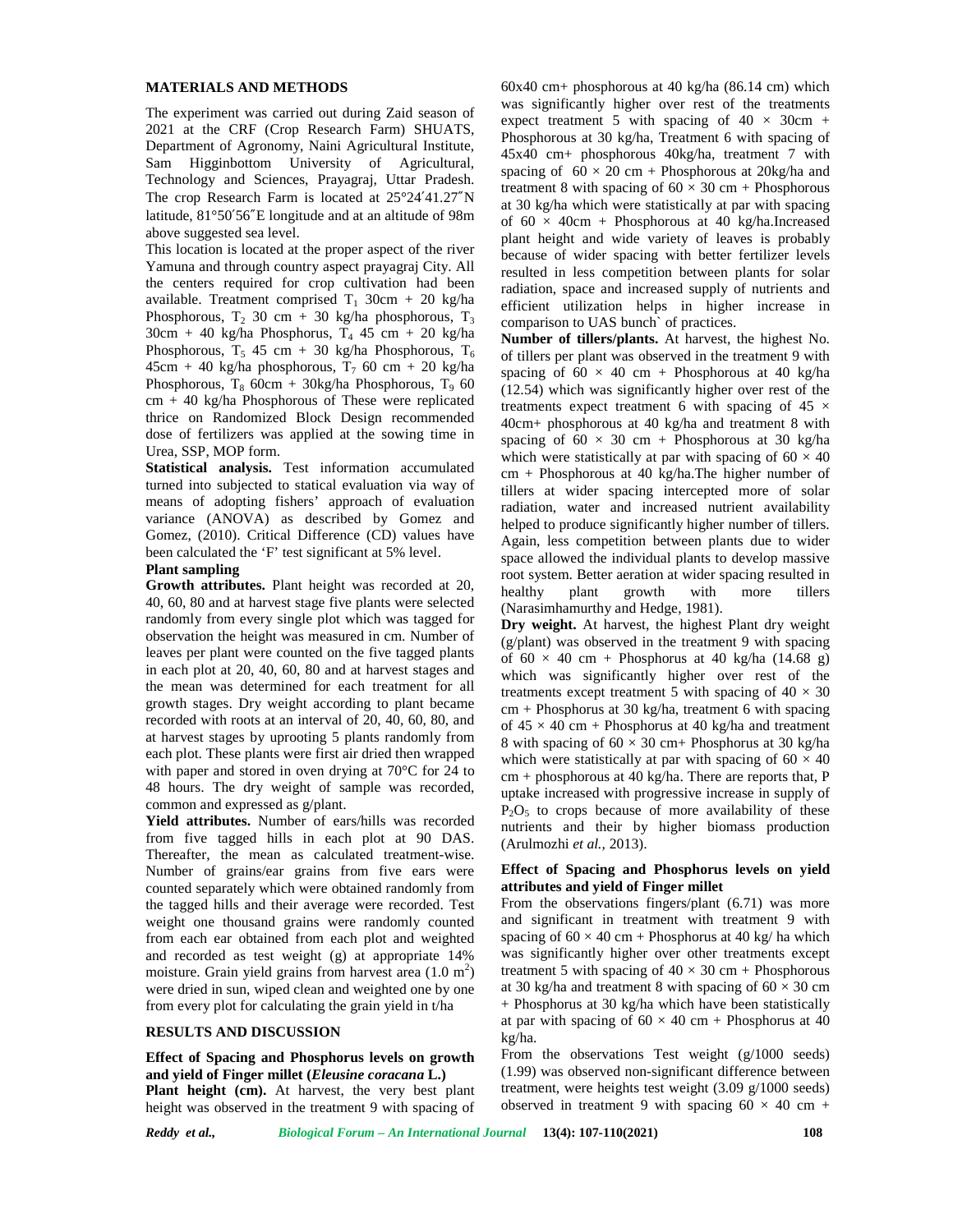Phosphorus at 40 kg/ha and lowest Test weight (2.65 g/1000 seeds) observed in treatment 1 with spacing of  $30 \times 20$  cm + Phosphorus at 20 kg/ha. This can be because of decrease quantity of plants that produced

significantly bold grains because of much less competition and greater availability of light, nutrient and feeding area per plant in comparison to better plant population **(**Zarafi and Emechebe, 2006).

| <b>Treatments</b>                                            | <b>Plant height</b><br>(cm) | No. of tillers<br>/Plant | Dry weight<br>(g) |  |
|--------------------------------------------------------------|-----------------------------|--------------------------|-------------------|--|
| 1. 30 cm + $20 + \text{kg/ha Phosphorous}$                   | 82.33                       | 11.52                    | 13.16             |  |
| 2. 30 cm + $30 + \text{kg/ha Phosphorous}$                   | 83.16                       | 11.57                    | 13.41             |  |
| 3. 30 cm + $40 + \text{kg/ha Phosphorous}$                   | 84.06                       | 11.75                    | 13.69             |  |
| 4. 45 cm + $20 + \text{kg/ha Phosphorous}$                   | 83.56                       | 11.67                    | 13.55             |  |
| $\overline{5.45 \text{ cm}} + 30 + \text{kg/ha Phosphorous}$ | 85.29                       | 12.07                    | 14.23             |  |
| 6. 45 cm + $40 + \text{kg/ha Phosphorous}$                   | 85.67                       | 12.32                    | 14.42             |  |
| 7. 60 cm + $20 + \text{kg/ha Phosphorous}$                   | 84.69                       | 11.85                    | 13.96             |  |
| 8. 60 cm + $30 + \text{kg/ha Phosphorous}$                   | 86.12                       | 12.48                    | 14.55             |  |
| 9. 60 cm + 40 + $\text{kg/ha Phosphorous}$                   | 86.41                       | 12.54                    | 14.68             |  |
| F-Test                                                       | S                           | S                        | S                 |  |
| $SEM(\pm)$                                                   | 0.85                        | 0.10                     | 0.16              |  |
| $CD (P = 0.05)$                                              | 2.55                        | 0.31                     | 0.49              |  |

**Table 1: Effect of Spacing and Phosphorus levels on growth and yield of Finger millet.**

From the observations seed yield or grain t/ha (2.94) was more and significant in treatment with treatment 3 with spacing of  $30 \times 40$  cm + Sulphur at 40 kg/ha which was significantly higher over all other treatments except treatment 2 with spacing of  $30 \times 30$  cm + Phosphorus at 30 kg/ha and treatment 6 with spacing 40  $\times$  40 cm + Phosphorous at 40 kg/ ha which have been statistically at par with spacing of  $30 \times 10$  cm  $(S_2)$  + Sulphur at 30 kg/ha. Optimum planting pattern is the pre-considered necessary for proper usage of growth resources and in the end to make the most the potential productiveness of any crop. This is in agreement with the findings of (Suresh, 2013).

From the observations straw yield t/ha (6.22) was more and significant in treatment with treatment 3 with spacing of  $30 \times 40$  cm + Sulphur at 40 kg/ha which was significantly higher over all other treatments except treatment 2 with spacing of  $30 \times 30$  cm + Phosphorus at 30 kg/ ha and treatment 6 with spacing  $40 \times 40$  cm + Phosphorous at 40 kg/ha which were statistically on par with spacing of  $30 \times 10$  cm  $(S_2)$  + Sulphur at 30 kg/ha.

It might be maximum plant population owing to closer spacing at  $20 \times 10$ cm might have been contributed to the maximum accumulation of dry matter and number of leaves which ultimately enhanced straw yield. Similar findings were described earlier by (Kalaraju *et al*., 2009) phosphorus plays a crucial role in millet production. The significant improve in grain and stover yield of pearl millet turned into large function of improved growth and the consequent increase in the different yield attributes as mentioned above. This favorable effect might be owing to the fact that P is well acknowledged for its role as 'Energy currency' and performs a key role in the development and energy transformation in different vitally important metabolic processes in the plant (Singh *et al.,* 2017).

From the observations Harvest Index (23.2 %) was more and non-significant in treatments, were heights value observed (32.11) with treatment 3 with spacing of  $30 \times 40$  cm+ Phosphorus at 40 kg/ha and lowest value (31.13) observed in treatment 9 with spacing of  $60 \times 40$ cm + Phosphorus at 40 kg/ha.

| <b>Treatments</b>                                  | Number of<br>fingers/ear<br>head | <b>Test weight</b><br>(g) | <b>Grain</b> yield<br>(t/ha) | <b>Stover yield</b><br>(t/ha) | <b>Harvest</b><br>index $(\% )$ |
|----------------------------------------------------|----------------------------------|---------------------------|------------------------------|-------------------------------|---------------------------------|
| 1. 30 cm + $20 + \text{kg/ha Phosphorous}$         | 5.80                             | 2.65                      | 2.62                         | 5.74                          | 31.35                           |
| 2. 30 cm + $30 + \text{kg/ha Phosphorous}$         | 5.85                             | 2.72                      | 2.86                         | 6.10                          | 31.92                           |
| 3. 30 cm + $40 + \text{kg/ha Phosphorous}$         | 6.08                             | 2.82                      | 2.94                         | 6.22                          | 32.11                           |
| 4. $45 \text{ cm} + 20 + \text{kg/ha Phosphorous}$ | 5.93                             | 2.75                      | 2.58                         | 5.58                          | 31.23                           |
| 5. $45 \text{ cm} + 30 + \text{kg/ha Phosphorous}$ | 6.32                             | 2.89                      | 2.68                         | 5.85                          | 31.37                           |
| 6. 45 cm + 40 + $kg/ha$ Phosphorous                | 6.49                             | 2.96                      | 2.78                         | 5.98                          | 31.75                           |
| 7.60 cm + $20 + \text{kg/ha Phosphorous}$          | 6.23                             | 2.87                      | 2.43                         | 5.32                          | 31.33                           |
| 8. 60 cm + $30 + \text{kg/ha Phosphorous}$         | 6.60                             | 3.03                      | 2.48                         | 5.41                          | 31.41                           |
| 9. 60 cm + 40 + $kg/ha$ Phosphorous                | 6.71                             | 3.09                      | 2.54                         | 5.63                          | 31.13                           |
| F-Test                                             | S.                               | NS.                       | S                            | S                             | NS.                             |
| $SEm(\pm)$                                         | 0.08                             | 0.10                      | 0.08                         | 0.11                          | 0.87                            |
| $CD(P=0.05)$                                       | 0.24                             |                           | 0.23                         | 0.32                          |                                 |

## **CONCLUSION**

On the basis of one season of experimentation with spacing  $30 \times 40$  cm+ Phosphorus at 40 kg/ha were found more productive (2.94 t/ha) as well as

economic (102900.00 INR/ha). The conclusions drawn are based on one year data only which requires further confirmation for recommend.